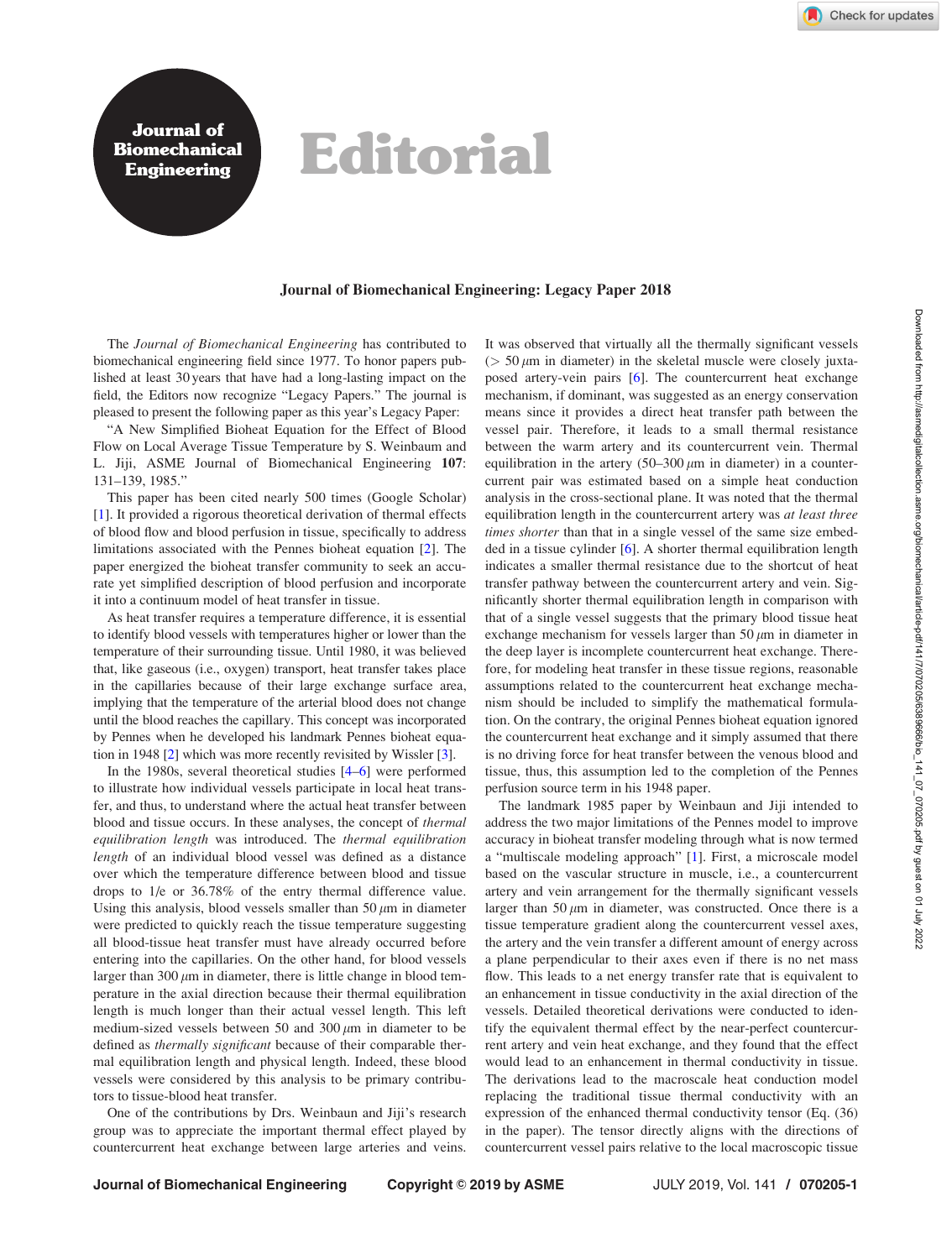<span id="page-1-0"></span>temperature gradient. Based on the expression of enhancement in thermal conductivity in the simplified one-dimensional case, a large enhancement can be expected in large and closely juxtaposed blood vessel pairs ( $> 50 \mu m$  in diameter) with high blood flow rate.

Both the Weinbaun-Jiji equation and the Pennes bioheat equation are continuum models that do not include individual blood vessels in the simulation domain, instead, the thermal effect of blood flow is incorporated into the traditional heat conduction equation via either adding a new term [2] or changing the values of some thermal properties [1]. Similar to the Pennes bioheat equation requiring the local blood perfusion rate to be known, the Weinbaum–Jiji model is simple to use as long as the enhancement in tissue thermal conductivity for the specific tissue region is given. Compared to a tissue region without considering blood flow, both equations are able to account for perfusion that would occur within realistic in vivo situations.

In the following decade after the publications of the 1985 paper by Drs. Weinbaum and Jiji, one saw many studies in the bioheat transfer community that sought better understanding of the thermal effect of vasculature and blood flow in in vivo tissue. Most of those studies were focused on evaluation of the assumptions introduced in the derivation of the Weinbaum–Jiji model, and experiments were designed to evaluate its accuracy in animal and clinical settings. This process and the ensuing communications among researchers in the bioheat transfer community led to a general consensus that a one-size-fits-all simple continuum model like the Pennes or the Weinbaum–Jiji equation is useful, however, the accuracy may suffer under conditions where the simplifications and assumptions used in their derivation are not strictly met.

The Pennes and Weinbaum–Jiji models represent two extreme situations of blood-vessel thermal interaction. In the original Pennes description, the arterial blood releases all of its heat to the surrounding tissue in the capillaries and there is no venous rewarming. In contrast, in the Weinbaum–Jiji equation, the partial countercurrent heat exchange is assumed to be the dominant mechanism for blood-tissue heat transfer. In other words, most of the heat lost by the artery is recaptured by its countercurrent vein rather than lost to the surrounding tissue. Several theoretical studies have suggested that one way to overcome the shortcomings of both models was to introduce a "correction coefficient" in the Pennes perfusion term [4,7–[11\]](#page-2-0). In 1997, Weinbaum et al. modified the Pennes source term on the basis of the thermal analysis of a repeatable heat transfer unit of muscle tissue, a 1-mm-diameter tissue cylinder containing blood vessels smaller than  $200 \mu m$  in diameter [9]. The countercurrent heat exchange between the supplying artery and vein defined in the anatomical studies of Myrhage and Eriksson in 1984 led to the estimation of the heat loss recaptured by the supplying vein [[12\]](#page-2-0). The strength of the source term was then rederived taking into account the rewarming of the countercurrent venous blood in the tissue cylinder. This correction coefficient can be viewed as a weighting function to correct the overestimation of the original Pennes perfusion term. From the anatomic studies of the vascular arrangements of various skeletal muscles, the correction coefficient was found to vary from 0.6 to 0.8 under normal physiological conditions, indicating that there is probably a 20–40% rewarming of the countercurrent vein. Similarly, one earlier work by Baish generated vascular network following diffusion of angiogenic factors in tissue and showed that the Pennes perfusion source term overestimates the strength of heat released to or absorbed by local blood perfusion by approximately 20%, implying a correction coefficient of 0.8 [7]. In the meantime, other research groups also attempted to develop better models [[13,14\]](#page-2-0). Unfortunately, these newly

developed models still have "to-be-determined" parameters which require the development of a vasculature-tissue unit for establishing their relationship to the specific vasculature and blood perfusion rate.

Indeed, most of the newly developed bioheat models including the Weinbaum–Jiji 1985 paper are not regularly applied by bioengineering researchers due to the uncertainty of estimating the parameters such as the enhancement in tissue thermal conductivity and the correction coefficient. Thus despite its simplicity and shortcomings, the Pennes bioheat equation, which requires only a local perfusion rate and an arterial blood temperature as blood flow input, is relatively easy to use without detailed anatomical knowledge of the tissue vasculature. Furthermore, Tables of perfusion do exist in the literature for various tissues [\[15](#page-2-0)]. Currently, the thermal effects of small blood vessels between 50 and 300  $\mu$ m in diameter are still normally modeled by the Pennes perfusion source term, with special treatments needed to address the impact of larger vessels. Indeed, the emphasis on bioheat transfer modeling has now shifted to model large individual blood vessels and their thermal interactions with the surrounding tissue and anatomy. This is facilitated by huge advancements in computational resources which allow the import of three-dimensional tissue geometry from MRI or CT imaging systems to commercially available numerical simulation software packages [\[16,17](#page-2-0)]. The dramatic increase in computer memory and calculating speed in the past decade enables the simulation of both steady-state and transient temperature distribution in three-dimensional tissue structures with embedded individual large blood vessels.

In conclusion, it is well accepted in the bioheat transfer community that the publication of the 1985 Weinbaum–Jiji model stimulated intense discussion and activity in the field. It prompted researchers to analyze the thermal effect of the vasculature in blood perfused tissue from a fundamental level. This was an early example of multiscale modeling to evaluate and simplify tissue anatomy and vasculature to create a continuum model of bioheat transfer. Although there is a continued desire to find a one-sizefits-all bioheat transfer model, these attempts generally suffer when the assumptions and simplifications of the model are not met, or the parameters needed are not known thereby reducing their accuracy. Improving model accuracy in bioheat transfer simulations may require modeling individual large blood vessels, which is only possible with the advancement in computational resources to handle vast data from scanned images of organs.

## References

- [1] Weinbaum, S., and Jiji, L., 1985, "A New Simplified Bioheat Equation for the Effect of Blood Flow on Local Average Tissue Temperature," [ASME J.](http://dx.doi.org/10.1115/1.3138533) [Biomech. Eng.,](http://dx.doi.org/10.1115/1.3138533) 107(2), pp. 131–139.
- [2] Pennes, H. H., 1948, "Analysis of Tissue and Arterial Blood Temperature in the Resting Human Forearm," [J. Appl. Physiol.,](http://dx.doi.org/10.1152/jappl.1948.1.2.93) 1(2), pp. 93–122.
- [3] Wissler, E. H., 1998, "Pennes' 1948 Paper Revisited," [J. Appl. Physiol.](http://dx.doi.org/10.1152/jappl.1998.85.1.35), 85(1), pp. 35–41.
- [4] Chato, J., 1980, "Heat Transfer to Blood Vessels," [ASME J. Biomech. Eng.](http://dx.doi.org/10.1115/1.3138205), 102(2), pp. 110–118.
- [5] Chen, M. M., and Holmes, K. R., 1980, "Microvascular Contributions in Tissue Heat Transfer," [Ann. N. Y. Acad. Sci.](http://dx.doi.org/10.1111/j.1749-6632.1980.tb50742.x), 335(1), pp. 137–150.
- [6] Weinbaum, S., Jiji, L., and Lemons, D., 1984, "Theory and Experiment for the Effect of Vascular Microstructure on Surface Tissue Heat Transfer—Part I: Anatomical Foundation and Model Conceptualization," [ASME J. Bio](http://dx.doi.org/10.1115/1.3138501)[mech. Eng.,](http://dx.doi.org/10.1115/1.3138501) 106(4), pp. 321–330.
- [7] Baish, J., 1994, "Formulation of a Statistical Model of Heat Transfer in Per-fused Tissue," [ASME J. Biomech. Eng.,](http://dx.doi.org/10.1115/1.2895804) 116(4), pp. 521-527
- [8] Brinck, H., and Werner, J., 1994, "Estimation of the Thermal Effect of Blood Flow in a Branching Countercurrent Network Using a Three-Dimensional Vascular Model," [ASME J. Biomech. Eng.,](http://dx.doi.org/10.1115/1.2895738) 116(3), pp. 324–330.
- [9] Weinbaum, S., Xu, L. X., Zhu, L., and Ekpene, A., 1997, "A New Fundamental Bioheat Equation for Muscle Tissue-Part I: Blood Perfusion Term,' [ASME J. Biomech. Eng.](http://dx.doi.org/10.1115/1.2796092), 119(3), pp. 278–288.